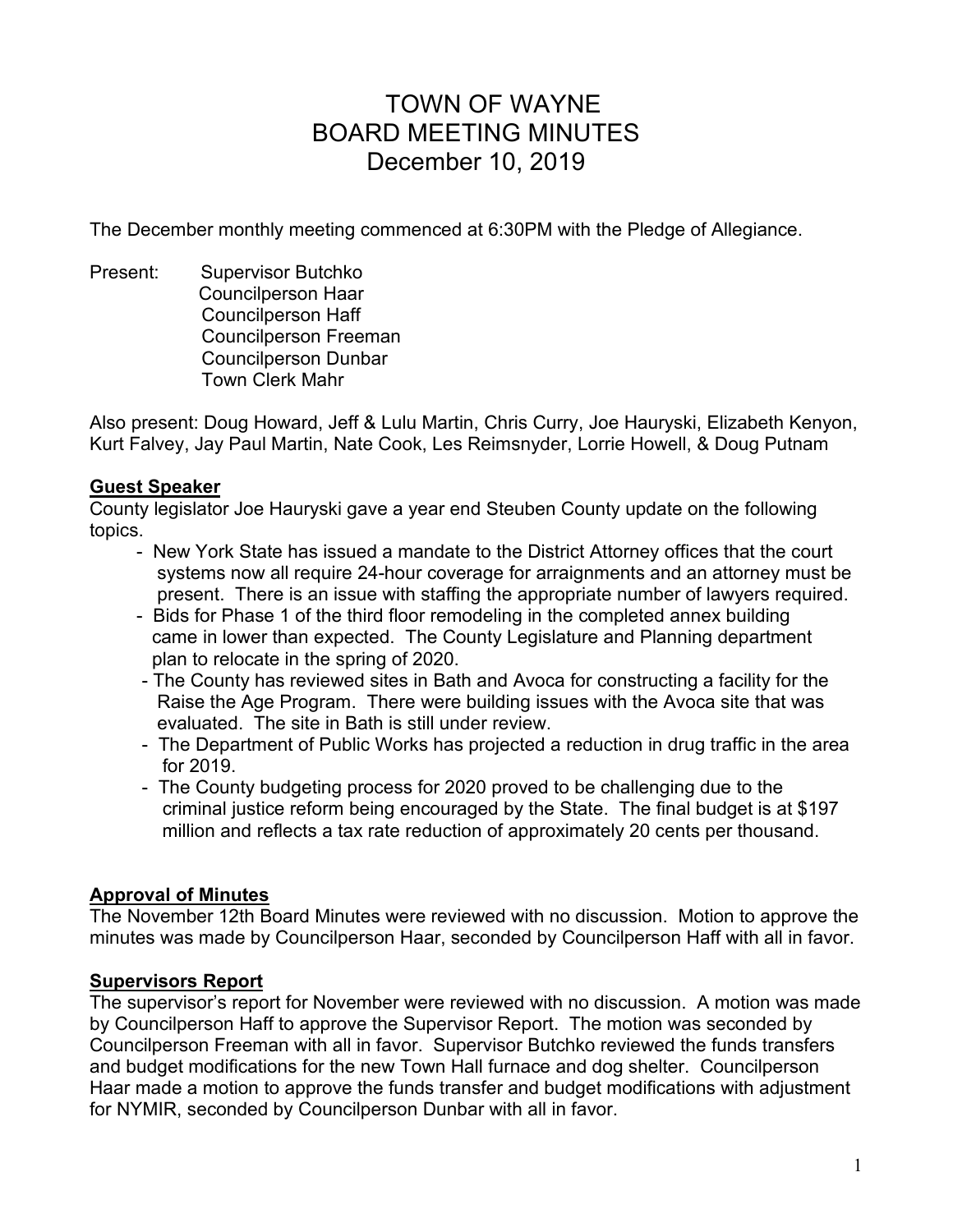Supervisor Butchko reviewed the 2019 year end projected expenses. Supervisor Butchko recommended that the Board replenish the Buildings & Grounds Reserve by \$10,540.83 to increase the total funding in the account to \$80,000. Motion to approve the funds transfer was made by Councilperson Haff and seconded by Councilperson Dunbar with all in favor. Based on the estimated costs for salaries, benefits, vendor vouchers and January expenses it is projected that there will be \$151,356 left in the General fund and \$120,000 in Highway.

#### **Clerks Report**

The clerk's report was presented and reviewed. Motion to approve the Clerk's report was made by Councilperson Haar and seconded by Councilperson Freeman with all in favor.

Vouchers of Abstract 12 were reviewed. Clerk Mahr discussed the additional vouchers that were added to the board package on the day of the Board meeting.

Abstract 12 Vouchers submitted were broken down by:

| • General Account    | Vouchers $385 - 415$ | \$18,003.21 |
|----------------------|----------------------|-------------|
| • Highway Account    | Vouchers 148 - 160   | \$24,322.76 |
| $\bullet$ TA Account | Voucher 51 - 55      | \$7,315.10  |
| $\bullet$ SL Account | Voucher 12           | \$235.05    |

Motion to approve Abstract 12 Vouchers was made by Councilperson Haff and seconded by Councilperson Freeman with all in favor.

## **Justice Report**

Justice report was reviewed with no discussion. The annual Justice audit was reviewed by Supervisor Butchko with no discussion. Motion to approve signing and sending the audit into the State was made by Councilperson Haff and seconded by Councilperson Haar with all in favor except Councilperson Freeman who abstained..

# **Assessor**

No report.

# **Highway Superintendent Report**

Highway Superintendent Doug Howard discussed journal activities for the month of November. 566 gallons of fuel was used and 836 tons of gravel has been stockpiled for the Coryell Road project.

Superintendent Howard reviewed the \$132,064.74 cost for the new mowing tractor. Delivery is expected within (4) months with all attachments installed.. Upon receipt of the new unit Superintendent Howard recommended selling the existing 1995 machine. The lease options that were reviewed were not financially attractive. Motion was made to purchase the new tractor at the \$132,064.74 price by Councilperson Haff and seconded by Councilperson Dunbar with all in favor.

Superintendent Howard also reviewed the potential purchase of a portion of the property owned by Doug Putnam which is adjacent to the Town barn.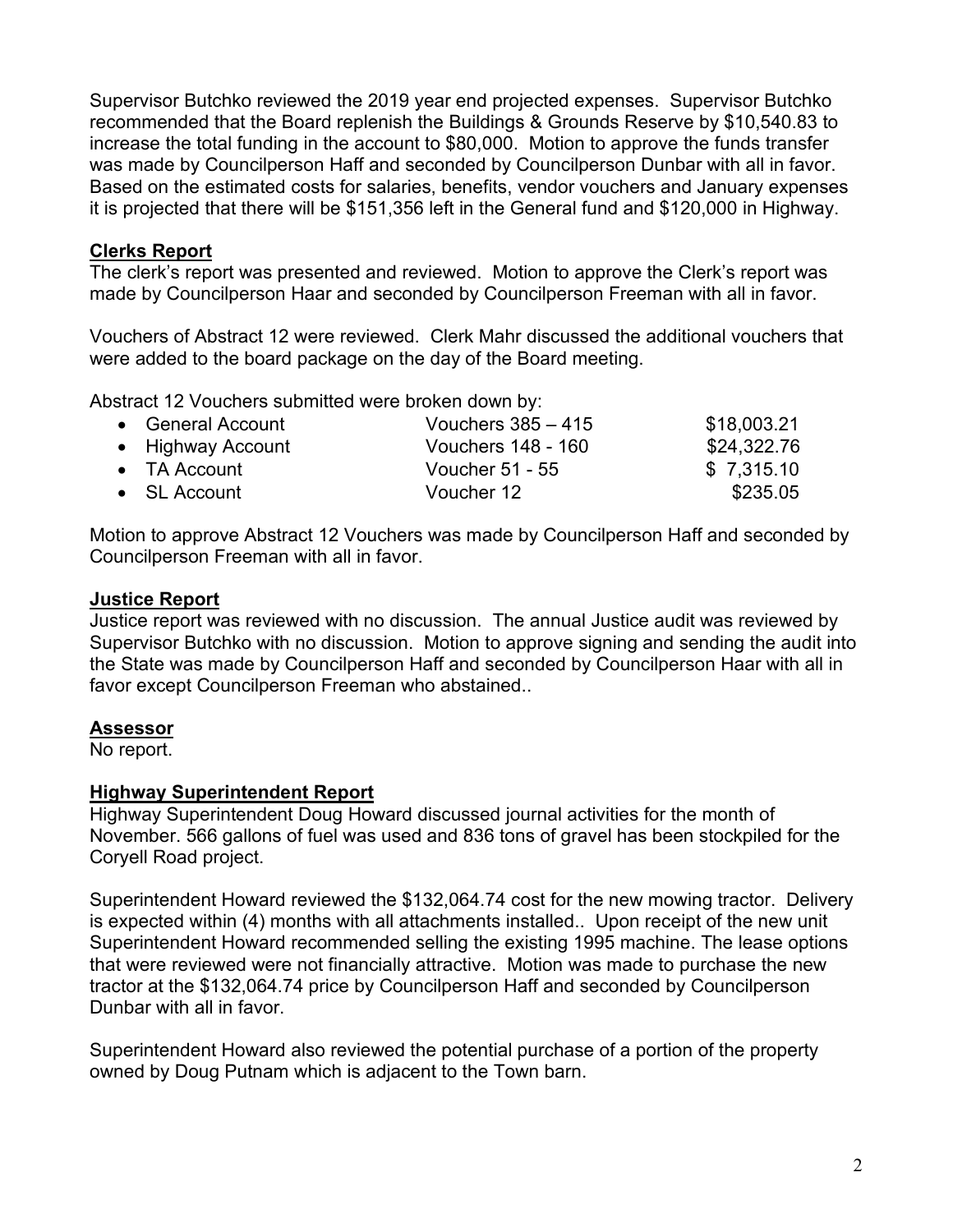Superintendent Howard also reviewed the latest status of the 529 union. Tentatively an introductory meeting has been scheduled for Thursday December  $26<sup>th</sup>$  at 11:00 AM.

## **Code & Zoning Officer**

Review of monthly report was presented with no discussion.

There was no Zoning Board Meeting in December so the November minutes are still in draft mode. The Planning Board October minutes were approved in their December 9th meeting.

#### **Watershed**

The October watershed report was presented with no discussion. Supervisor Butchko reviewed the year end results from the Schuyler County Shared Services agreement on septic inspections and real property transfers.

#### **Dog Control Officer**

The monthly report was reviewed with no discussion.

#### **New Business**

Supervisor Butchko reviewed the requirement to start the assessment reevaluation in 2020. \$8,000 has been set aside for this project in the Supervisor's Report. Some reimbursement may be possible from the State.

Clerk Mahr read to the Board the following resignation letters:

Greg Blessing – Zoning Board of Appeals Alternate effective January 1, 2020 Kay Thomas – Town Historian effective December 31, 2019 Maureen Kurtz – Book Keeping, Payroll, Watershed coordinator, Zoning & Planning Board Secretary, Town Hall cleaning effective December 31,2019.

#### **Public Comments**

Ms. Lorrie Howell raised a question to Councilperson Dunbar about his planned availability in 2020 as Town Supervisor. Councilperson Dunbar responded that he would not be available on Tuesday due to scheduled teaching commitments. He would be in the office on Thursday with extended hours and possibly on Saturday mornings. He would also be available to schedule hours any evening during the week.

Ms. Howell also read a statement thanking and complementing Supervisor Butchko for his years of service to the Town of Wayne.

Councilperson Dunbar reviewed his conversation with Williamson Law regarding training and using their services temporarily to operate payroll interim to finding a permanent replacement solution. Councilperson Dunbar also discussed the membership and January training for the Association of Towns. Motion was made to prepay the Association of Town membership and fees for the January 8 – 10 training session by Councilperson Haar and seconded by Councilperson Freeman with all in favor.

At 7:51 Councilperson Haff made a motion to enter executive session to discuss a personel issue and cell tower and potential land acquisition contracts. The motion was seconded by